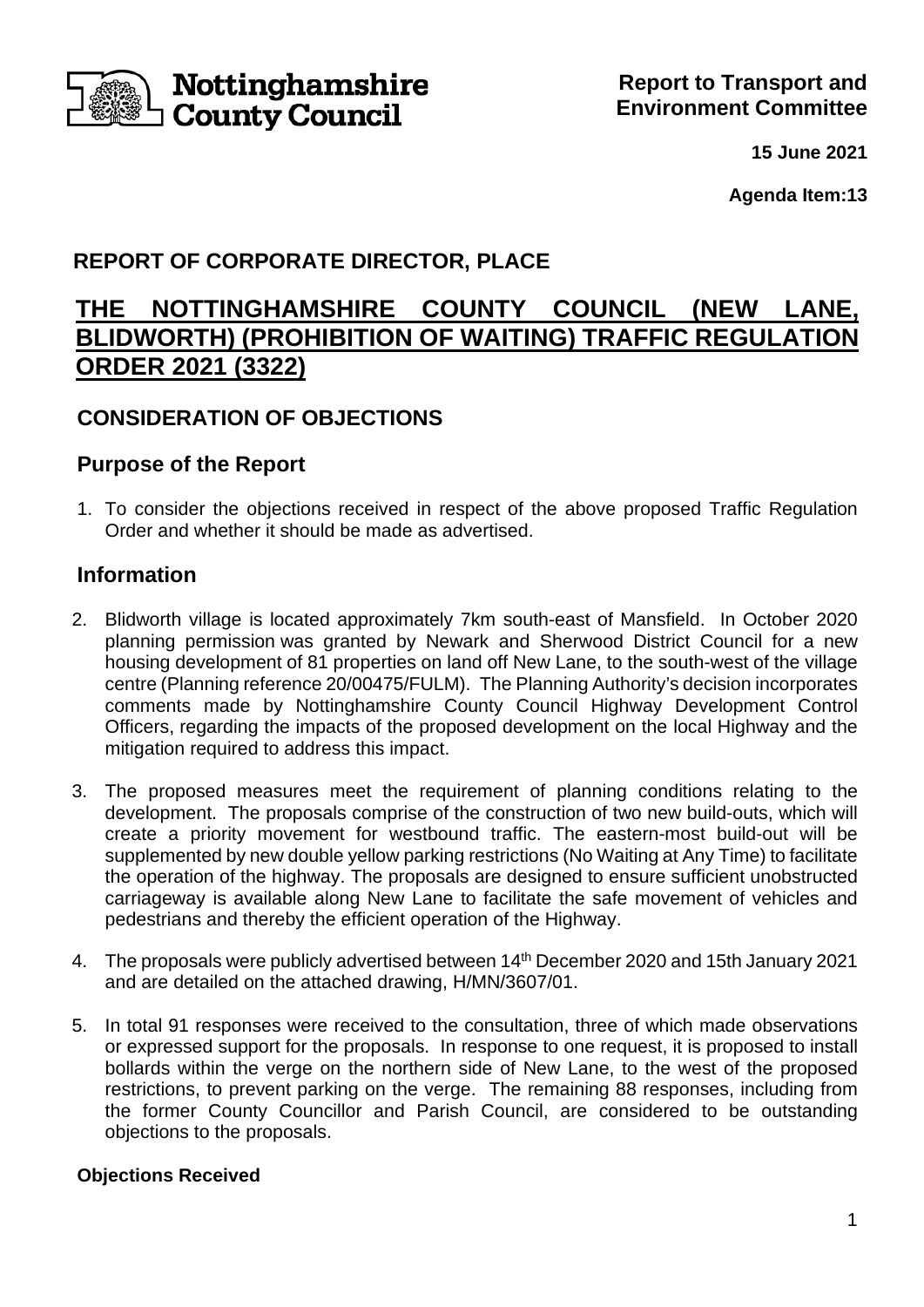- 6. Objection Development should not have been granted planning permission A common theme amongst the majority of objectors was that the development site was unsuitable for housing, particularly the numbers proposed, and that the development should not have been permitted to proceed.
- 7. Response Development should not have been granted planning permission It is acknowledged that the new development has caused concern amongst residents of Blidworth. However, the site was allocated for development as part of the local plan and the decision to allow development lies with Newark and Sherwood District Council as the planning authority for the area. Planning approval was granted on  $2<sup>nd</sup>$  December 2020 after a full planning consultation, which attracted a large number of stakeholder and public comments. The Planning Authority's decision incorporates comments made by Nottinghamshire County Council Highway Development Control Officers, regarding the impacts of the proposed development on the local Highway and the mitigation required.
- 8. The subject of this consultation relates to the proposed introduction of waiting restrictions only, not the development itself. The development has received approval to proceed from the relevant body and it is not within the scope of the County Council's powers to challenge this decision. The proposed restrictions reflect conditions placed upon that development by the Planning Authority and will enable the eastern build-out on New Lane to operate safely, which is of course the prime concern regarding any new highway infrastructure.
- 9. Objection Loss of on-street parking / parking migration

A common theme amongst the majority of objectors was that the proposed double yellow lines would result in a loss of on-street parking provision near the village centre. Respondents stated that this loss would be detrimental to business, and inconvenient for shoppers and other visitors. Comments were made that parking would migrate to surrounding residential areas causing congestion and inconvenience for residents. Several respondents stated that the County Council, as Highway Authority, had a duty under section 122 of the Road Traffic Regulation Act (1984) to provide on-street parking. An officer at the local fire station expressed concern that parked vehicles would increase congestion on the routes around Blidworth and increase journey times.

10. Response – Objection – Loss of on-street parking / parking migration

It is acknowledged that convenient, free on-street parking opportunities are keenly valued in any village or town centre. However, New Lane is relatively narrow and as such parking along its length can already cause congestion and impede the movement of larger vehicles. This would be exacerbated as traffic levels increase during the construction and subsequent occupation of the new development; the proposed build-outs and associated parking restrictions are required to mitigate these issues and safely manage traffic flows. Alternative parking facilities are available on adjacent roads, particularly Mansfield Road where dedicated parking bays are already in place directly outside the Post Office and in front of the shops. In addition, unrestricted parking is available along the south-western side of Mansfield Road.

11. The respondents have incorrectly interpreted Section 122 of the Road Traffic Regulation Act (1984) as placing a duty on the Highway Authority (HA) to provide parking opportunities. Case law has determined that parking is a de facto obstruction of the highway and that the primary duty of a highway authority is the expeditious, convenient and safe movement of vehicular and other traffic. This is supported by the more recent Transport Management Act 2004 which, under section sixteen, identifies the expeditious movement of traffic as the primary duty of the HA.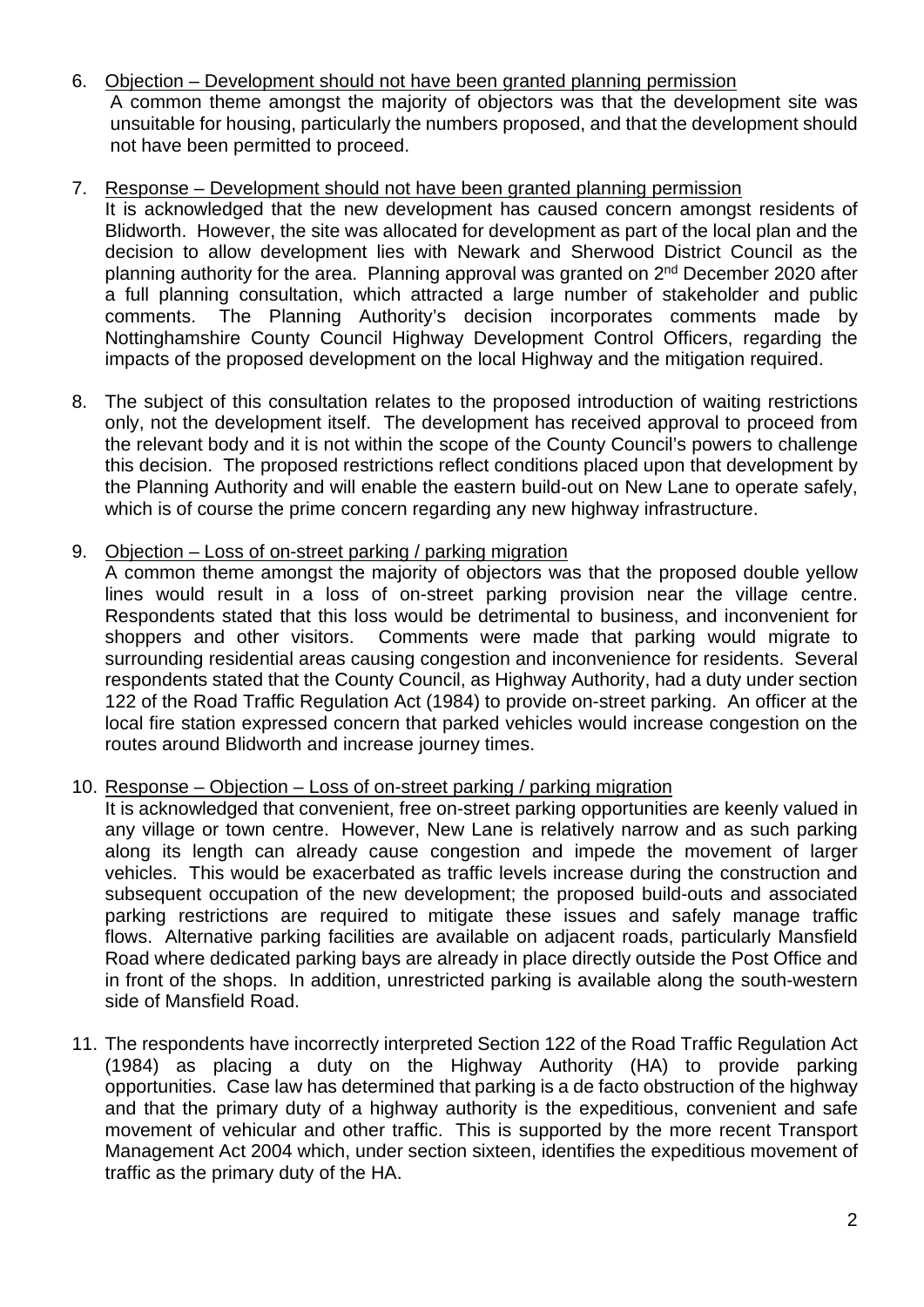- 12. The reference in Section 122 to the provision of parking is a recognition that, where it is appropriate to manage demand for parking, that the HA has a duty to do so providing such management can be done without detriment to the movement of traffic. This may mean that limited waiting parking bays are introduced in a town centre for instance. This does not confer a general duty on the HA to supply on-street parking bays for any or every user. No right to park (in a designated parking bay) has been removed or affected by the proposed restrictions and there is no duty on the HA to provide alternative provision.
- 13. Objection Impact on disabled users / mobility impaired of new waiting restrictions Several respondents stated that the proposed restrictions would impact adversely on disabled users / the mobility impaired.
- 14. Response Impact on disabled users / mobility impaired of new waiting restrictions Whilst there are no designated disabled parking bays in the area, disabled drivers are entitled to park for up to three hours on single and double yellow lines, where such parking will not cause an obstruction. The prohibition of parking on the lower section of New Lane will ensure that no pavement parking occurs, which obstructs pedestrian movements and is particularly detrimental to the disabled or those who use pushchairs or motorised scooters. Due to historic highway constraints, the southern footway narrows towards its eastern end and, as it approaches the junction, one part becomes too narrow for use by mobility scooters. An additional pedestrian crossing point, at the eastern build-out, and a section of new footway on the northern side of the road at this location is proposed. This will provide access to the wider footway available on the northern side of the road between the eastern build-out and Mansfield Road, which is of suitable width for mobility scooter users. The new footway and crossing point are shown on the attached plan H/MN/3607/04.
- 15. The introduction of the restrictions will also ensure that the existing pedestrian dropped kerbs, installed over New Lane at its junction with Mansfield Road will not be obstructed. The restrictions will remove parked vehicles from the vicinity of the junction and therefore ensure that pedestrians have a clear view of approaching vehicles when crossing and as such will facilitate safer pedestrian movements in this busy retail location.
- 16. Objection New Lane unsuitable for increased vehicle movements / detriment to road safety Several respondents stated that New Lane was narrow, lacked a footway on its western extent and was unsuitable for increased use by motor vehicles. Comments included that accesses would be obstructed by queuing traffic and that the New Lane / Mansfield Road junction was unsuited to additional traffic movements and that this would result in a rise in road traffic collisions. Requests were made for a roundabout or traffic signals to be installed at the Mansfield Road / New Lane junction. Respondents also stated that the width of the section of footway, opposite the eastern build-out, was insufficient.
- 17. Response New Lane unsuitable for increased vehicle movements / detriment to road safety Documents submitted with the planning application included a detailed Transport Assessment and formed part of the decision making process undertaken by Newark and Sherwood District Council. The planning decision was also informed by comments from Nottinghamshire County Council Highway Development Control Officers, regarding the potential impact of the development on the local Highway and the mitigation required. Amendments to the Highway layout were required by the planning process to mitigate the impacts of increased traffic and included the creation of a priority system for westbound traffic on New Lane, through construction of the build-outs. The proposed waiting restrictions reflect planning conditions made on that development and will enable the eastern build-out on New Lane to operate safely, which is of course the prime concern regarding any new Highway infrastructure.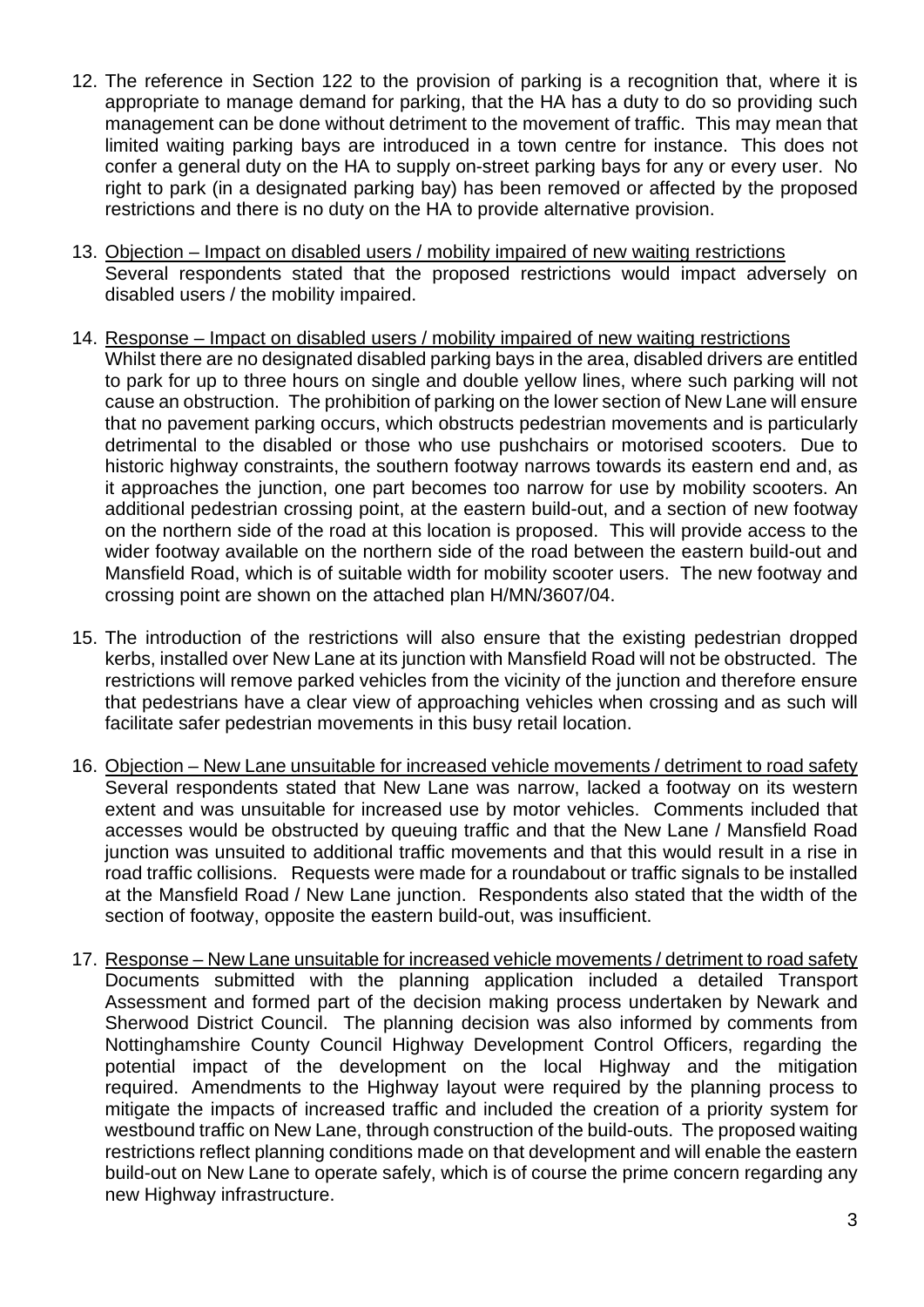- 18. The restrictions will remove parked vehicles from the vicinity of the junction and therefore ensure that visibility is maintained for pedestrians and vehicles passing through the junction, facilitating its safe operation. The restrictions will also ensure sufficient unobstructed carriageway is available for vehicles to travel along New Lane and pass waiting traffic at the eastern build-out.
- 19. The footway on New Lane is being extended and predominately will be between 1.5 and 2m wide along its length. Due to historic highway constraints, the southern footway narrows towards its eastern end and, as it approaches the junction one part becomes too narrow for use by mobility scooters. The footway remains above minimum standards to a point just east of the eastern build-out and the additional pedestrian crossing point installed at the build-out will allow users to cross to a new section of footway on the northern side. This will enable users to access the existing footway on this side, which is of suitable width for mobility scooter users. Additionally, the proposed waiting restrictions will ensure that the entire width remains available for use as it will not be obstructed by vehicles parked partially on the pavement, which is particularly detrimental to the disabled or those who use pushchairs or motorised scooters.

#### 20. Objection – Increased traffic levels

Several respondents stated that the development would result in additional traffic in the area and that New Lane and adjacent roads, such as New Road were unsuited to accommodate such additional vehicles. Also, that the increase in vehicles would negatively impact on the environment of Blidworth and residents' quality of life. Requests for further traffic restrictions, such as prohibitions for turning movements onto New Road and traffic calming were made, stating that this was required to prevent additional traffic using other residential roads in the area. Comments were made that the additional vehicle movements would cause congestion at the New Lane / Mansfield Road junction and that traffic would divert to adjacent roads and junctions, which the respondents considered unsuitable or unsafe for additional vehicle movements.

#### 21. Response – Increased traffic levels

The Transport Assessment submitted by the developer as part of the planning application considered the additional vehicle movements likely to be generated by the development. The proposed priority build-out system was presented by the developer in mitigation for this and accepted by Newark and Sherwood District Council. The Transport Assessment contains analysis of the current traffic patterns and states that the Mansfield Road / New Lane junction is currently operating with substantial spare capacity and the modelling (to 2025) shows that it would continue to do so if the development was constructed. The potential for congestion along New Lane, will be minimised by the proposed waiting restrictions which will remove parked cars and so ensure unobstructed carriageway is available for vehicles. These waiting restrictions will facilitate the movement of traffic and minimise vehicle waiting times at the build-outs, reducing potential for drivers to seek alternative routes and therefore no significant increase in rat-running is anticipated.

#### 22. Objection – TRO process not followed properly

Several respondents stated that the Traffic Regulation Order process had not been followed correctly and that the County Council had therefore not complied with their statutory duties as the Highway Authority.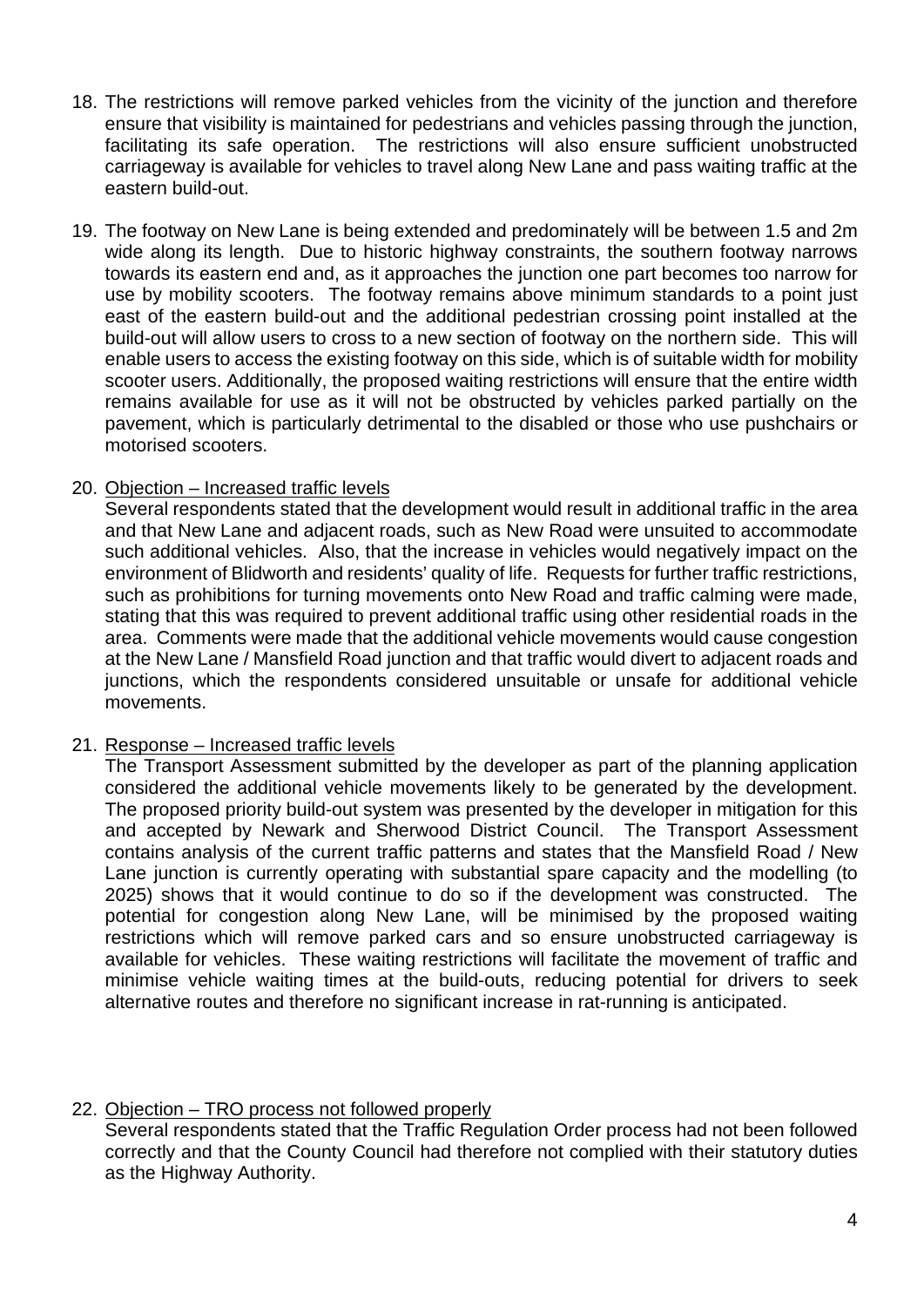23. Response – TRO process not followed properly

Nottinghamshire County Council, as Highway Authority, has the power to create Traffic Regulations Orders under the Road Traffic Regulation Act 1984, as amended. The statutory duties for this process are prescribed in The Local Authorities' Traffic Orders (Procedure) (England and Wales) Regulations 1996.

- 24. The Highway Authority is required to undertake a meaningful consultation on the creation of an Order. In response to this duty a comprehensive consultation was conducted, using a number of different media. Letters were sent to all fronting properties to the proposed restrictions, as the Highway Authority can reasonably consider that these properties will be affected by the changes directly outside their property curtilage. The Authority is, of course, aware that such changes will be of interest to others beyond those properties directly affected. As such notices about the scheme were also erected on the street, the proposals were publicised in the local press and on the County Council's consultation website and document packs were available by post on request. The proposals have also been sent to all statutory consultees which includes the District Council, bodies such as public transport operators and the emergency services.
- 25. In response to the Covid-19 pandemic the Government passed emergency legislation on 23rd May 2021, temporarily amending primary legislation relating the creation of Traffic Regulation Orders. One effect of this legislation was to remove the requirement to put documents on deposit at local authority offices or other premises currently closed to the public; these documents are now published online and this process has been followed for the consultation relating to New Lane.
- 26. Before making an order, Nottinghamshire County Council has a responsibility to consider all outstanding objections. Nottinghamshire County Council's process for undertaking this duty is for the objections to be reported and a formal decision to be taken by either senior management or by Members through the relevant Committee.
- 27. The consultation has been undertaken in line with, and in fact exceeds, the Authority's statutory duties as prescribed in law and the objections are represented within this report for consideration.

# **Other Options Considered**

28. Other options considered relate to the length of the waiting restrictions, which could have been either lesser or greater. The restrictions are considered to strike a reasonable balance between the need to maintain the safe operation of the highway and recognition of the demand for on-street parking.

#### **Comments from Local Members**

29. Councillor Tom Smith, elected on 6<sup>th</sup> May 2021, stated his objection to the proposal and the related development.

# **Reasons for Recommendations**

30. The proposed scheme offers a balanced solution to mitigate road safety concerns and facilitate the safe operation of the new Highway layout with minimum loss of parking availability. The measures contained in the proposals meet the requirements of the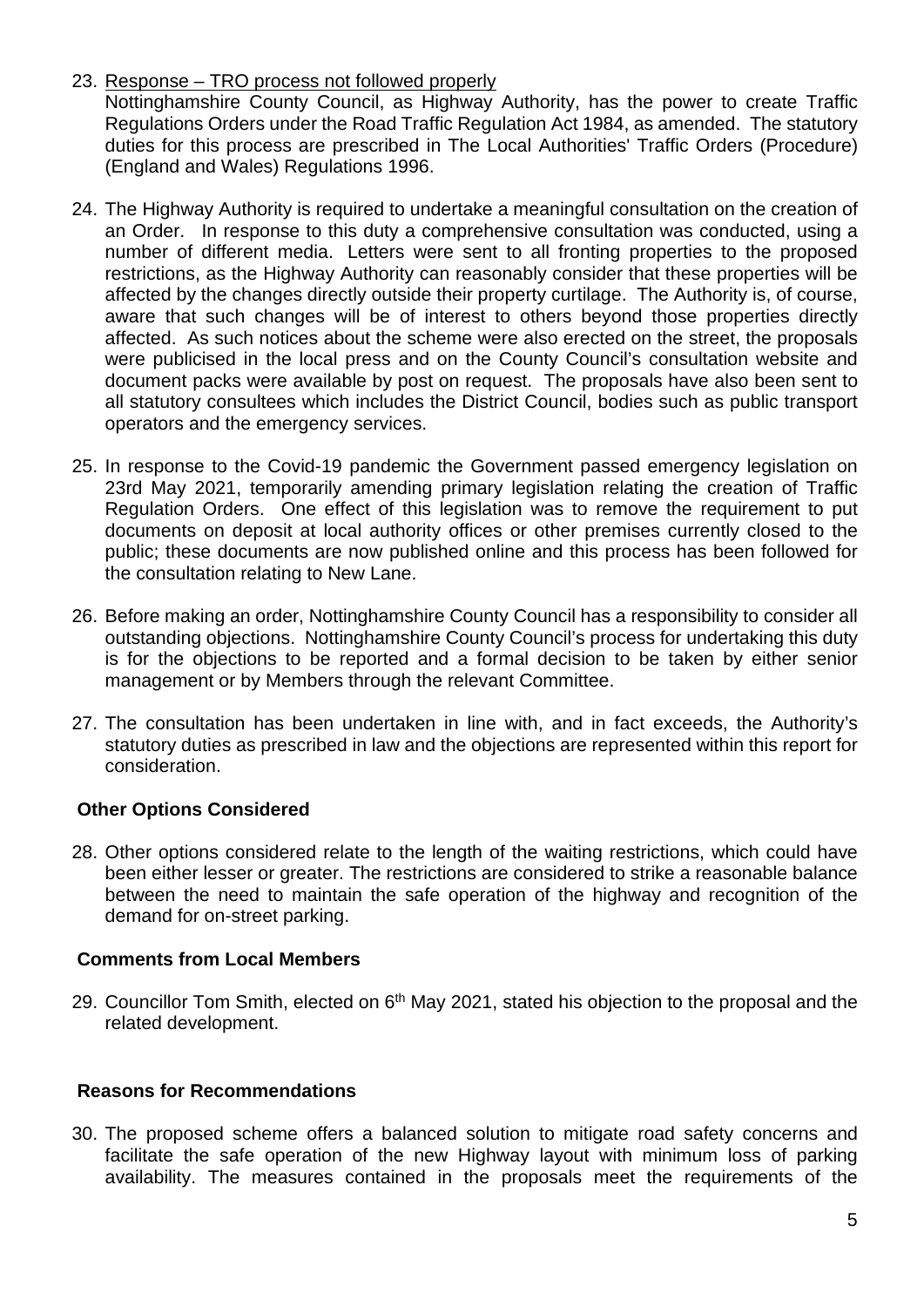developments planning conditions and are considered appropriate response to the primary requirement to ensure the Highway operates safely and efficiently.

# **Statutory and Policy Implications**

31.This report has been compiled after consideration of implications in respect of crime and disorder, data protection and information governance, finance, human resources, human rights, the NHS Constitution (public health services), the public sector equality duty, safeguarding of children and adults at risk, service users, smarter working, sustainability and the environment and where such implications are material they are described below. Appropriate consultation has been undertaken and advice sought on these issues as required.

### **Crime and Disorder Implications**

32. Nottinghamshire Police made no objection to the proposals. No additional crime or disorder implications are envisaged.

### **Financial Implications**

33.This scheme is being funded by the developer with an estimated cost to implement the traffic regulation order of £5,000.

### **Human Rights Implications**

34.The implementation of the proposals within this report might be considered to have a minimal impact on human rights (such as the right to respect for private and family life and the right to peaceful enjoyment of property, for example). However, the Authority is entitled to affect these rights where it is in accordance with the law and is both necessary and proportionate to do so, in the interests of public safety, to prevent disorder and crime, to protect health, and to protect the rights and freedoms of others. The proposals within this report are considered to be within the scope of such legitimate aims.

# **Public Sector Equality Duty implications**

- 35.As part of the process of making decisions and changing policy, the Council has a duty 'to advance equality of opportunity between people who share a protected characteristic and those who do not' by thinking about the need to:
	- Eliminate unlawful discrimination, harassment and victimisation;
	- Advance equality of opportunity between people who share protected characteristics (as defined by equalities legislation) and those who don't;
	- Foster good relations between people who share protected characteristics and those who don't.
- 36.Disability is a protected characteristic and the Council therefore has a duty to make reasonable adjustments to proposals to ensure that disabled people are not treated unfairly. An Equality Impact Assessment has been undertaken to assess the potential impact of the proposal, the results of the consultation and any appropriate mitigation. This equality impact assessment is included as a background paper to this committee report

#### **Implications for Sustainability and the Environment**